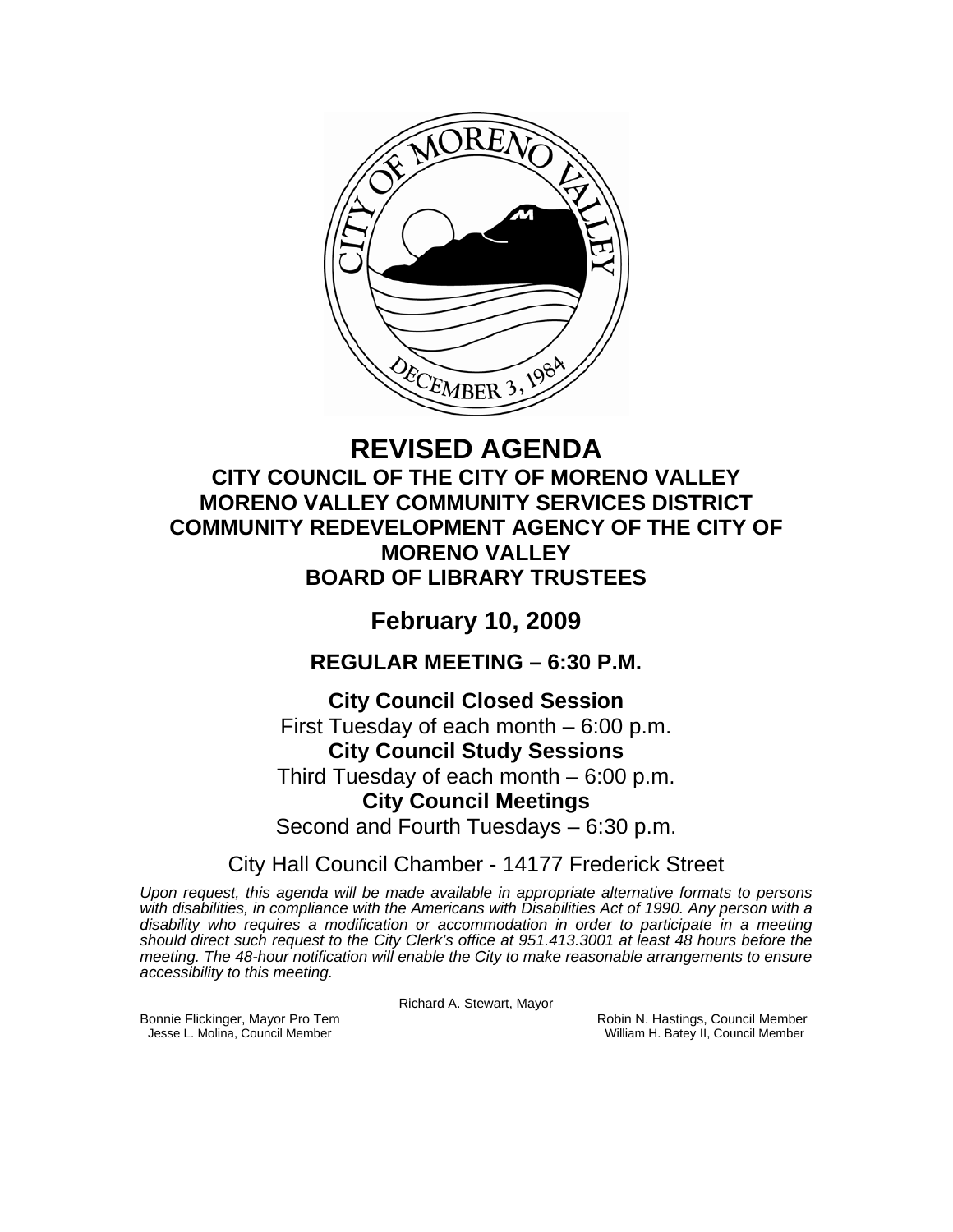### **AGENDA JOINT MEETING OF THE CITY COUNCIL OF THE CITY OF MORENO VALLEY MORENO VALLEY COMMUNITY SERVICES DISTRICT COMMUNITY REDEVELOPMENT AGENCY OF THE CITY OF MORENO VALLEY AND THE BOARD OF LIBRARY TRUSTEES**

#### **REGULAR MEETING - 6:30 PM FEBRUARY 10, 2009**

### **CALL TO ORDER**

(Joint Meeting of the City Council, Community Services District, Community Redevelopment Agency, and the Board of Library Trustees - actions taken at the Joint Meeting are those of the Agency indicated on each Agenda item)

#### **PLEDGE OF ALLEGIANCE**

**INVOCATION** - Lacy K. Sykes, Jr., Cross Word Christian Church

#### **ROLL CALL**

#### **INTRODUCTIONS**

PUBLIC COMMENTS ON MATTERS ON THE AGENDA WILL BE TAKEN UP AS THE ITEM IS CALLED FOR BUSINESS, BETWEEN STAFF'S REPORT AND CITY COUNCIL DELIBERATION (SPEAKER SLIPS MAY BE TURNED IN UNTIL THE ITEM IS CALLED FOR BUSINESS.)

PUBLIC COMMENTS ON MATTERS NOT ON THE AGENDA UNDER THE JURISDICTION OF THE CITY COUNCIL WILL BE HEARD PRIOR TO CITY COUNCIL REPORTS AND CLOSING COMMENTS. IN THE EVENT THAT THE AGENDA ITEM FOR SUCH PUBLIC COMMENTS HAS NOT BEEN CALLED BY 9:00 P.M., IT SHALL BE CALLED AS THE NEXT ITEM OF BUSINESS FOLLOWING THE CONCLUSION OF ANY ITEM BEING HEARD AT 9:00 P.M. Those wishing to speak should submit a BLUE speaker slip to the Bailiff. There is a three-minute time limit per person. All remarks and questions shall be addressed to the presiding officer or to the City Council and not to any individual Council member, staff member or other person.

#### **JOINT CONSENT CALENDARS (SECTIONS A-D)**

All items listed under the Consent Calendars, Sections A, B, C, and D are considered to be routine and non-controversial, and may be enacted by one motion unless a member of the Council, Community Services District, Redevelopment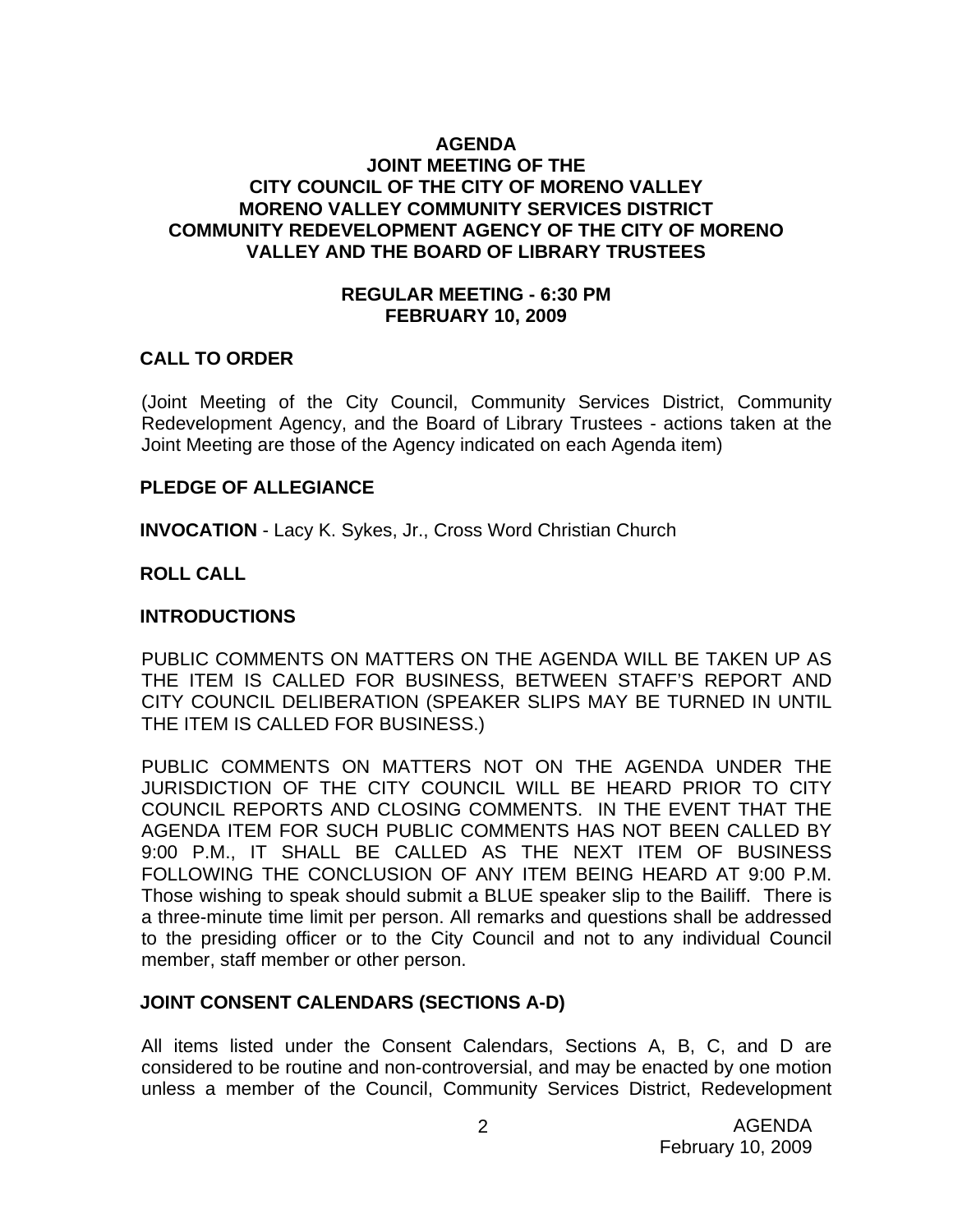Agency or the Board of Library Trustees requests that an item be removed for separate action. The motion to adopt the Consent Calendars is deemed to be a separate motion by each Agency and shall be so recorded by the City Clerk. Items withdrawn for report or discussion will be heard after public hearing items.

# **A CONSENT CALENDAR - CITY COUNCIL**

- A .1 ORDINANCES READING BY TITLE ONLY **Recommendation:** Waive reading of all Ordinances.
- A .2 NOTICE OF COMPLETION AND ACCEPTANCE OF THE GRAHAM STREET IMPROVEMENTS FROM IRONWOOD AVENUE TO HEMLOCK AVENUE PROJECT NO. 06-28068425 (Report of: Public Works Department)

# **Recommendation:**

- 1. Accept the work as complete for the Graham Street Improvements from Ironwood Avenue to Hemlock Avenue constructed by Trinity Construction, P.O Box 246, Blue Jay, CA 92317;
- 2. Direct the City Clerk to record the Notice of Completion within ten (10) calendar days at the office of the County Recorder of Riverside County, as required by Section 3093 of the California Civil Code;
- 3. Authorize the Financial & Administrative Services Director to release the retention to Trinity Construction thirty-five (35) calendar days after the date of recordation of the Notice of Completion, if no claims are filed against the project; and
- 4. Accept the improvements into the City's maintained system.
- A .3 MINUTES REGULAR MEETING OF JANUARY 27, 2009 (Report of: City Clerk's Department)

# **Recommendation:**

Approve as submitted.

A .4 CITY COUNCIL REPORTS ON REIMBURSABLE ACTIVITIES (Report of: City Clerk's Department)

### **Recommendation:**

Staff recommends that the City Council receive and file the Reports on Reimbursable Activities for the period of January 21 – February 3,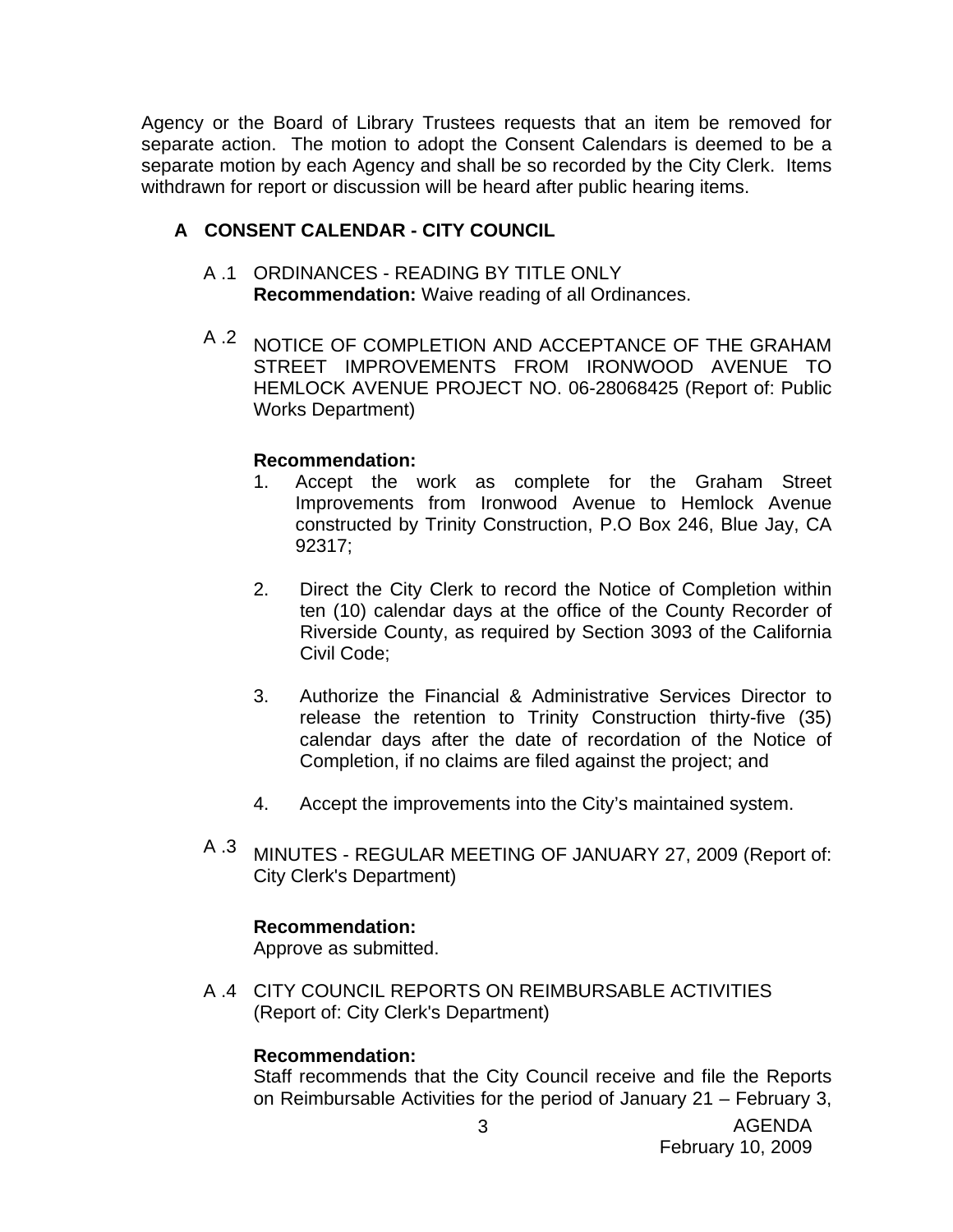2009.

A .5 AUTHORIZATION TO AWARD CONSTRUCTION CONTRACT FOR AQUEDUCT BIKEWAY IMPROVEMENTS FROM INDIAN STREET TO FAY AVENUE PROJECT NO. 05-12567524 (Report of: Public Works Department)

# **Recommendation:**

- 1. Reject Mega Way Enterprises's low bid as non responsive;
- 2. Award the construction contract for Aqueduct Bikeway Improvements from Indian Street to Fay Avenue to Rialto Construction Inc. dba L.R. Johnson Construction Inc. (L.R. Johnson Construction), 340 N. Riverside Avenue, Rialto, CA 92376, the lowest responsible bidder and waive any and all minor irregularities in the bidder's proposal documents;
- 3. Authorize the City Manager to execute the Agreement with L.R. Johnson Construction;
- 4. Authorize the issuance of a Purchase Order to L. R. Johnson Construction in the amount of \$348,346.18 (\$290,288.48 for the Base Bid plus 20% contingency) for Aqueduct Bikeway Improvements from Indian Street to Fay Avenue (Account No. 125.67524); and
- 5. Authorize the Public Works Director/City Engineer to execute any subsequent related minor change orders to the contract with L.R. Johnson Construction up to, but not exceeding, the contingency amount of \$58,057.70, subject to the approval of the City Attorney.
- A .6 SECOND AMENDMENT TO AGREEMENT FOR PROFESSIONAL CONSULTANT SERVICES WITH VALI COOPER AND ASSOCIATES, INC. (Report of: Public Works Department)

# **Recommendation:**

1. Approve the "Second Amendment to Agreement for Professional Consultant Services" with Vali Cooper and Associates, Inc. (Vali Cooper), 3900 Market Street, Suite 250, Riverside, CA 92501 to provide Professional Consultant Services, extend the agreement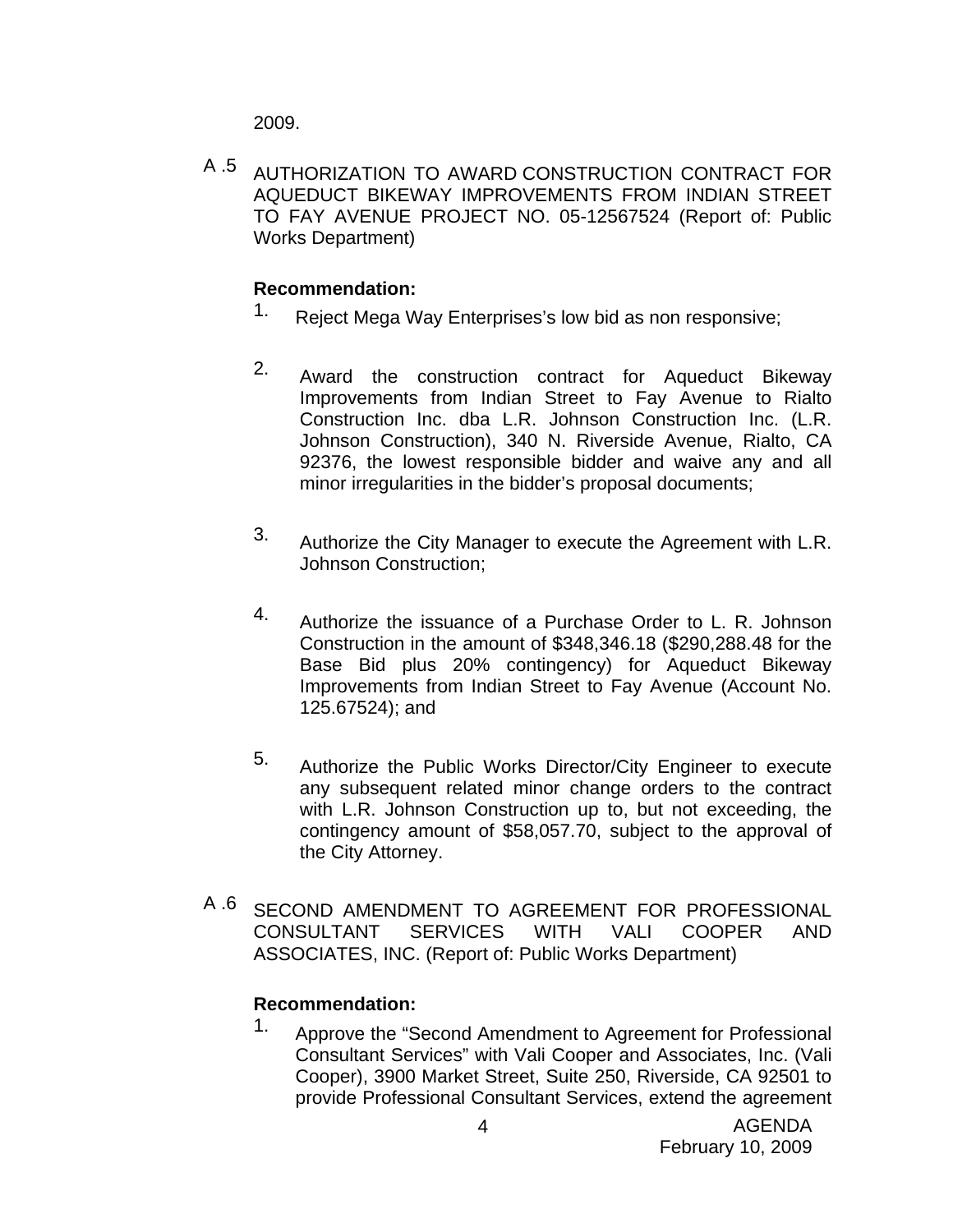from August 31, 2009 to December 31, 2009, and increase the agreement amount by a "not to exceed" fee of \$150,000.00;

- 2. Authorize the City Manager to execute said "Second Amendment to Agreement for Professional Consultant Services" with Vali Cooper; and
- 3. Authorize an increase in the Purchase Order to Vali Cooper in the amount of \$150,000.00 when "Second Amendment to Agreement for Professional Consultant Services" has been signed by all parties.
- A .7 PA07-0139 COMMERCIAL BUILDINGS ACCEPT AGREEMENT AND CASH DEPOSIT FOR PUBLIC IMPROVEMENTS, EAST SIDE OF PERRIS BOULEVARD, SOUTH OF ALESSANDRO BOULEVARD, DEVELOPER - PERRIS ALESSANDRO LLC, LOS ANGELES, CA 90025 (Report of: Public Works Department)

# **Recommendation:**

- 1. Accept the Agreement for Public Improvements and Cash Security for PA07-0139;
- 2. Authorize the Mayor to execute the agreement;
- 3. Direct the City Clerk to forward the signed agreement to the County Recorder's office for recordation; and
- 4. Authorize the City Engineer to execute any amendments to the agreement if the required public improvements are not completed within said timeframe.
- A .8 FIRST AMENDMENT TO THE AMENDED AND RESTATED AFFORDABLE HOUSING AGREEMENT BETWEEN ONE MORENO VALLEY 240, LP AND THE COMMUNITY REDEVELOPMENT AGENCY OF THE CITY OF MORENO VALLEY FOR THE OAKWOOD APARTMENTS. (Report of the Economic Development Department)

### **Recommendation:**

That the City Council adopt Resolution No. 2009-03 and the Board of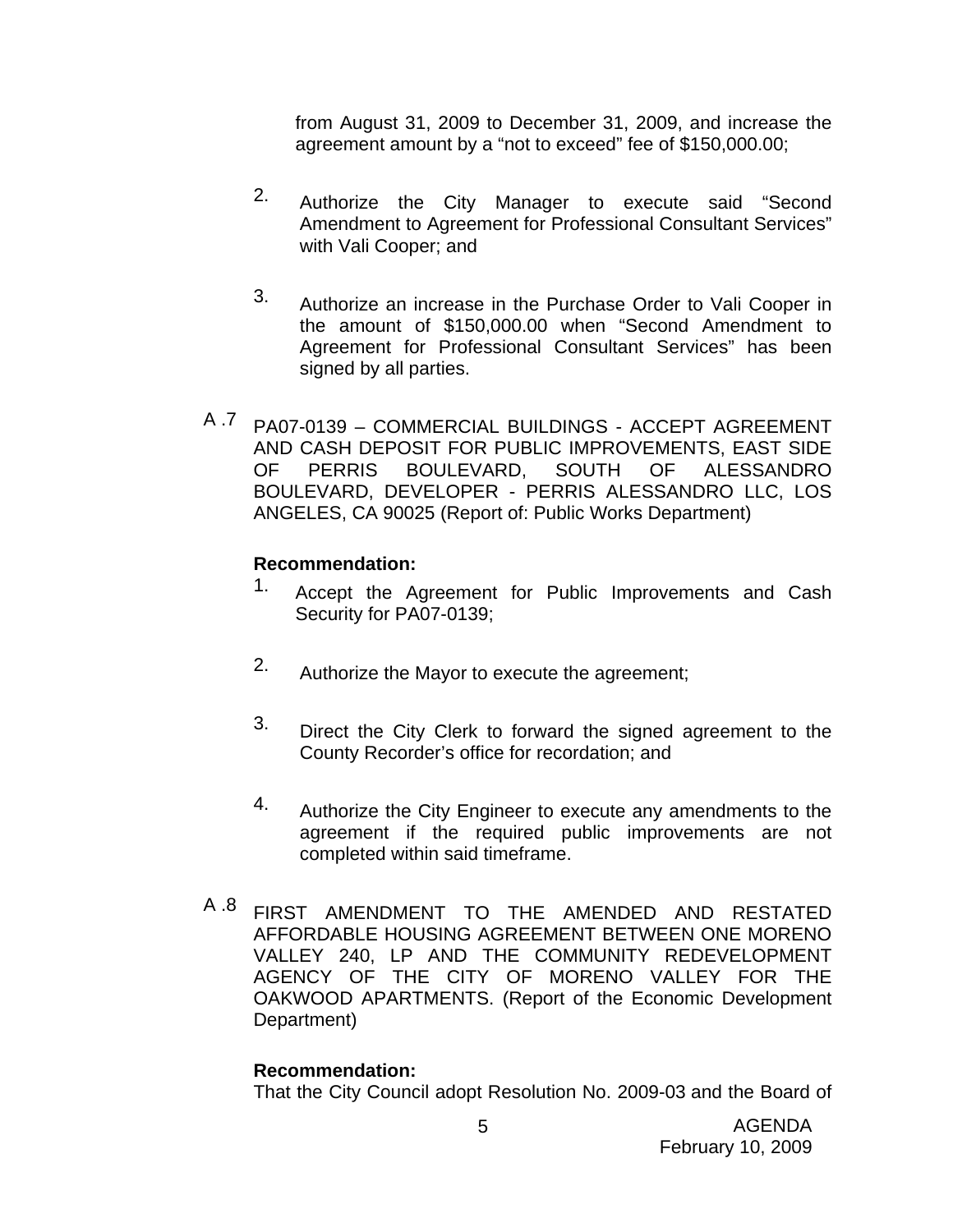Directors of the Community Redevelopment Agency adopt Resolution No. RDA 2009-01 approving the First Amendment to the Amended and Restated Affordable Housing Agreement between One Moreno Valley 240, LP and the Community Redevelopment Agency of the City of Moreno Valley for the Oakwood Apartments.

#### Resolution No. 2009-03

A Resolution of the City Council of the City of Moreno Valley Consenting to the Approval by the Community Redevelopment Agency of the City of Moreno Valley of a First Amendment to Amended and Restated Affordable Housing Agreement by and Between the Agency and One Moreno Valley 240, L.P., A California Limited Partnership

A .9 DAY STREET SEWER IMPROVEMENTS – REQUEST TO EXTEND THE TIME FOR A FULL ROAD CLOSURE OF DAY STREET BETWEEN ALESSANDRO BOULEVARD AND BAY AVENUE FOR THE CONSTRUCTION OF SEWER IMPROVEMENTS FROM FEBRUARY 24, 2009 – MARCH 16, 2009, CONTRACTOR: BONADIMAN-MCCAIN, INC., SAN BERNARDINO, CA 92408 (Report of: Public Works Development)

### **Recommendation:**

- 1. Authorize an extension of time for a full road closure of Day Street between Alessandro Boulevard to Bay Avenue for the construction of sewer improvements from February 24, 2009 – March 16, 2009; and
- 2. Authorize the City Engineer to allow for an additional 30 day extension to the proposed road closure window if the project is delayed due to unforeseen construction issues.
- A .10 FIRST AMENDMENT TO AGREEMENT FOR PROFESSIONAL CONSULTANT SERVICES WITH SA ASSOCIATES, INC. (Report of: Public Works Department)

### **Recommendation:**

1. Approve the "First Amendment to Agreement for Professional Consultant Services" with SA Associates, Inc. (SA), 1130 W. Huntington Drive, Unit 12, Arcadia, CA 91007 to provide Professional Consultant Services, extend the agreement from August 31, 2009 to December 31, 2009, and increase the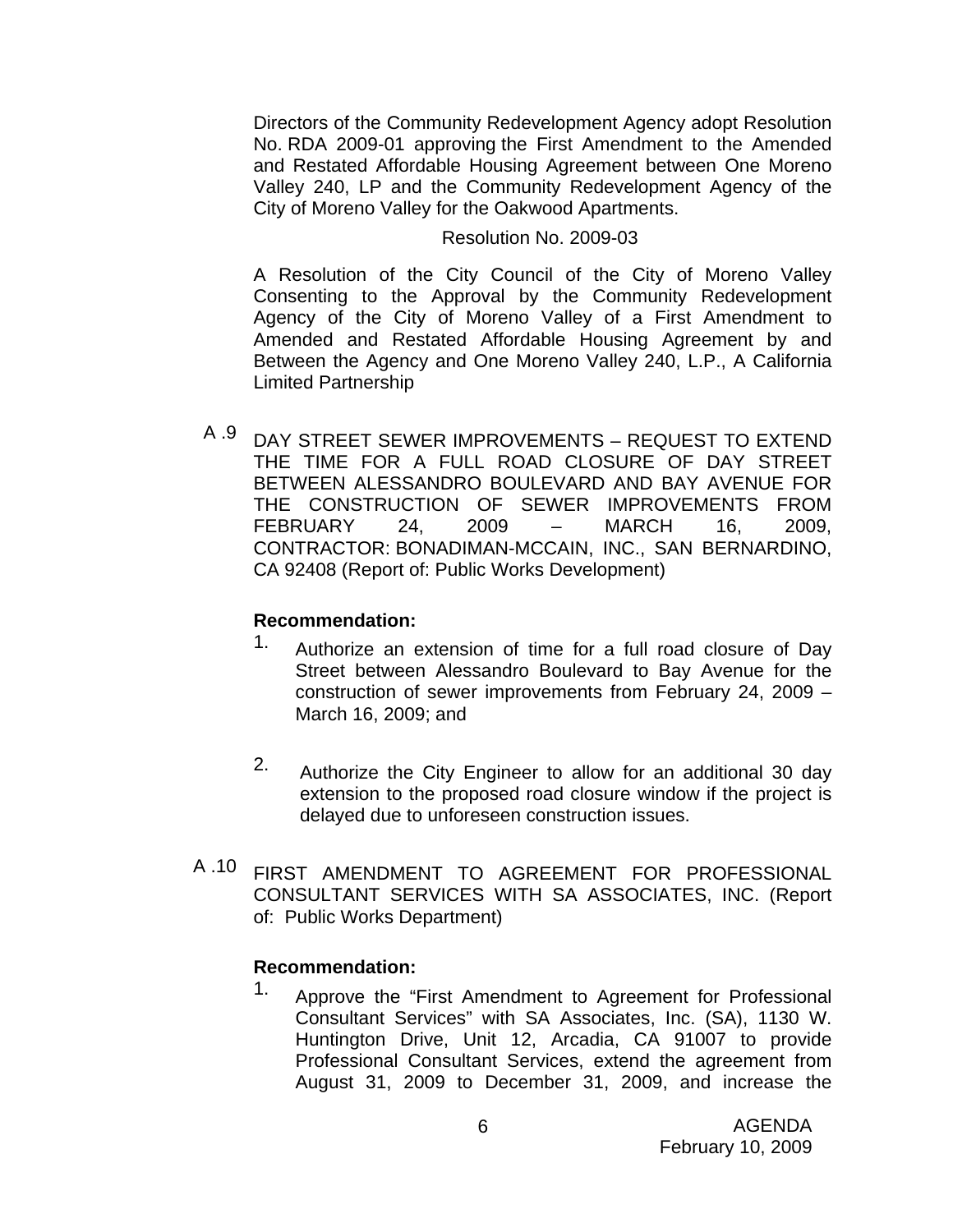agreement amount by the "not to exceed" fee of \$350,000.00;

- 2. Authorize the City Manager to execute said "First Amendment to Agreement for Professional Consultant Services" with SA; and
- 3. Authorize a Change Order to increase the Purchase Order to SA in the amount of \$350,000.00 when "First Amendment to Agreement for Professional Consultant Services" has been signed by all parties.
- A .11 AGREEMENT FOR PROFESSIONAL CONSULTANT SERVICES WITH JAGDISH SHAH (Report of: Public Works Department)

#### **Recommendation:**

- 1. Approve the "Agreement for Professional Consultant Services" with Jagdish Shah, R.A., M.S. (Civil), 22900 Estoril Drive, Unit 5, Diamond Bar, CA 91765-4490 to provide Professional Consultant Services, for the "not to exceed" fee of \$265,000;
- 2. Authorize the City Manager to execute said "Agreement for Professional Consultant Services" with Jagdish Shah; and
- 3. Authorize a Purchase Order to Jagdish Shah in the amount of \$265,000 when the "Agreement for Professional Consultant Services" has been signed by all parties.

### **B CONSENT CALENDAR - COMMUNITY SERVICES DISTRICT**

- B .1 ORDINANCES READING BY TITLE ONLY **Recommendation:** Waive reading of all Ordinances.
- B .2 MINUTES REGULAR MEETING OF JANUARY 27, 2009 (Report of: City Clerk's Department)

# **Recommendation:**

Approve as submitted.

B .3 NAMING OF PARK ON FILAREE AVENUE BETWEEN SHEILA STREET AND PERRIS BOULEVARD (Report of: Parks and Community Services)

### **Recommendation:**

Adopt the name as recommended and submitted at the neighborhood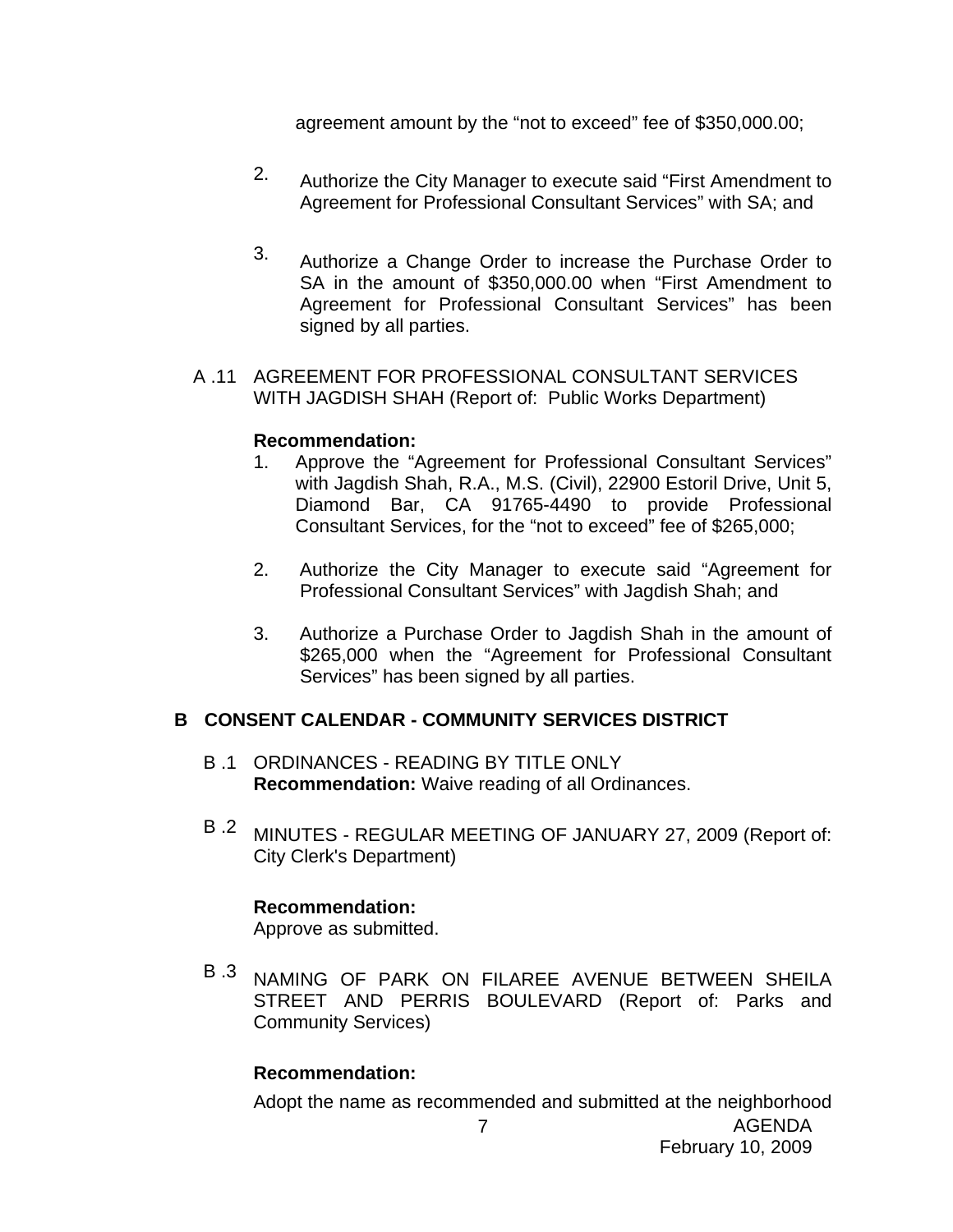meeting for the new park located along the south side of Filaree Avenue between Sheila Street and Perris Boulevard as "Patriot Park."

## **C CONSENT CALENDAR - COMMUNITY REDEVELOPMENT AGENCY**

- C .1 ORDINANCES READING BY TITLE ONLY **Recommendation:** Waive reading of all Ordinances.
- C .2 MINUTES REGULAR MEETING OF JANUARY 27, 2009 (Report of: City Clerk's Department)

### **Recommendation:**

Approve as submitted.

C .3 FIRST AMENDMENT TO THE AMENDED AND RESTATED AFFORDABLE HOUSING AGREEMENT BETWEEN ONE MORENO VALLEY 240, LP AND THE COMMUNITY REDEVELOPMENT AGENCY OF THE CITY OF MORENO VALLEY FOR THE OAKWOOD APARTMENTS (Report of: Economic Development Department)

## **Recommendation:**

That the City Council Adopt Resolution No. 2009-03 and the Board of Directors of the Community Redevelopment Agency adopt Resolution No. RDA 2009-01 approving the First Amendment to the Amended and Restated Affordable Housing Agreement between One Moreno Valley 240, LP and the Community Redevelopment Agency of the City of Moreno Valley for the Oakwood Apartments.

Resolution No. RDA 2009-01

A Resolution of the Community Redevelopment Agency of the City of Moreno Valley Approving a First Amendment to Amended and Restated Affordable Housing Agreement by and Between the Agency and One Moreno Valley 240, L.P., A California Limited Partnership

# **D CONSENT CALENDAR - BOARD OF LIBRARY TRUSTEES**

- D .1 ORDINANCES READING BY TITLE ONLY **Recommendation:** Waive reading of all Ordinances.
- D .2 MINUTES REGULAR MEETING OF JANUARY 27, 2009 (Report of: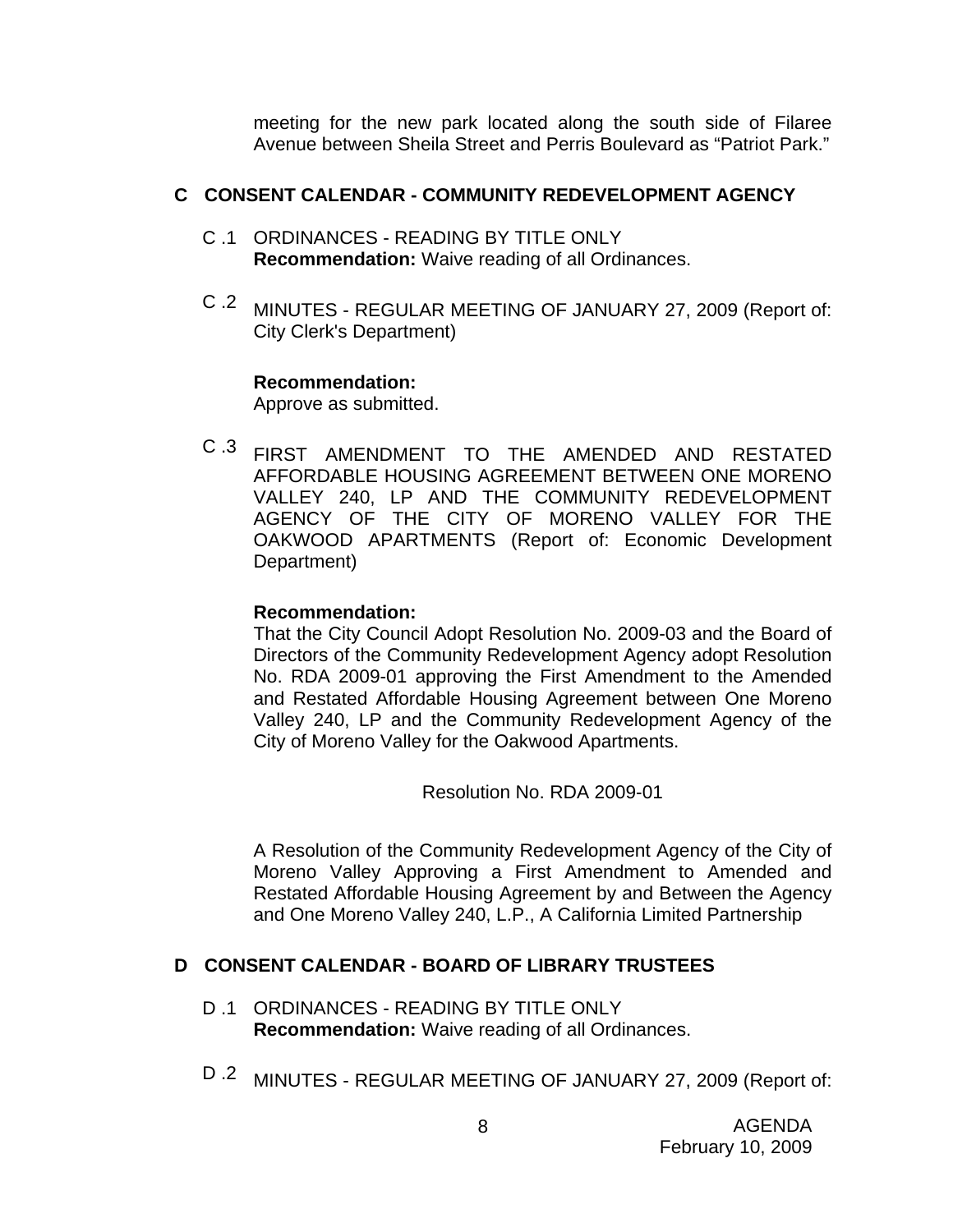City Clerk's Department)

## **Recommendation:**

Approve as submitted.

# **E PUBLIC HEARINGS**

Questions or comments from the public on a Public Hearing matter are limited to five minutes per individual and must pertain to the subject under consideration. Those wishing to speak should complete and submit a GOLDENROD speaker slip to the Bailiff.

AGENDA 9 E .1 A PHASED TENTATIVE PARCEL MAP (PA07-0090 AND P08-057) TO SUBDIVIDE A 158 GROSS ACRE SITE (265.3 ACRES INCLUDING OFFSITE IMPROVEMENTS AND DRAINAGE) INTO FOUR BUILDABLE PARCELS AND TWO PARCELS DEDICATED FOR FUTURE FREEWAY IMPROVEMENT PURPOSES (THIRTEEN PARCELS TOTAL INCLUDING PUBLIC ACCESS AND DEDICATION), AND FIRST PHASE PLOT PLAN (PA07-0091) FOR AN APPROXIMATELY 1,820,000 SQUARE FOOT WAREHOUSE INDUSTRIAL BUILDING ON APPROXIMATELY 83 ACRES (TOTAL OF 2,620,000 SQUARE FEET OF BUILDING FOR THE ALL PHASES OF DEVELOPMENT). THE PROJECT SITE CURRENTLY LIES WITHIN THE BP (BUSINESS PARK) AND CC (COMMUNITY COMMERCIAL) LAND USE DISTRICTS AND INCLUDES A REQUEST A CHANGE OF ZONE (PA07-0088) TO LI (LIGHT INDUSTRIAL) FOR ALL PROPOSED INDUSTRIAL USES AND A GENERAL PLAN AMENDMENT (PA07-0089) TO ELIMINATE A PLANNED MULTI-USE TRAIL OVER HIGHWAY 60, TO ADJUST AND EXTEND A PLANNED MULTI-USE TRAIL FROM THE SOUTH TO THE NORTH SIDE OF FUTURE EUCALYPTUS AVENUE FROM QUINCY STREET TO THEODORE STREET, TO RE-DESIGNATE FUTURE EUCALYPTUS AVENUE FROM REDLANDS BOULEVARD TO THEODORE STREET FROM AN ARTERIAL TO A DIVIDED ARTERIAL TO ALLOW THE ADDITION OF MEDIANS, AND TO ADJUST PARCEL LINES AND LAND USE FOR TWO PARCELS LOCATED IN THE CC LAND USE DISTRICT (NARROW WIDTH 126 FEET ON THE EASTERN PORTION OF THE SITE AND WIDEN 87 FEET ON THE WESTERN PORTION OF THE SITE). THE PROPOSED PROJECT IS LOCATED ADJACENT TO AND SOUTH OF HIGHWAY 60 ALONG FUTURE EUCALYPTUS AVENUE (FIR AVENUE) BETWEEN REDLANDS BOULEVARD AND THEODORE STREET. AN APPEAL HAS BEEN FILED BY THE PROJECT APPLICANT, HIGHLAND FAIRVIEW PROPERTIES, TO PROTECT THEIR RIGHTS **(ITEM CONTINUED FROM FEBRUARY 3, 2009 SPECIAL MEETING, PUBLIC COMMENTS WILL BE OPEN ONLY**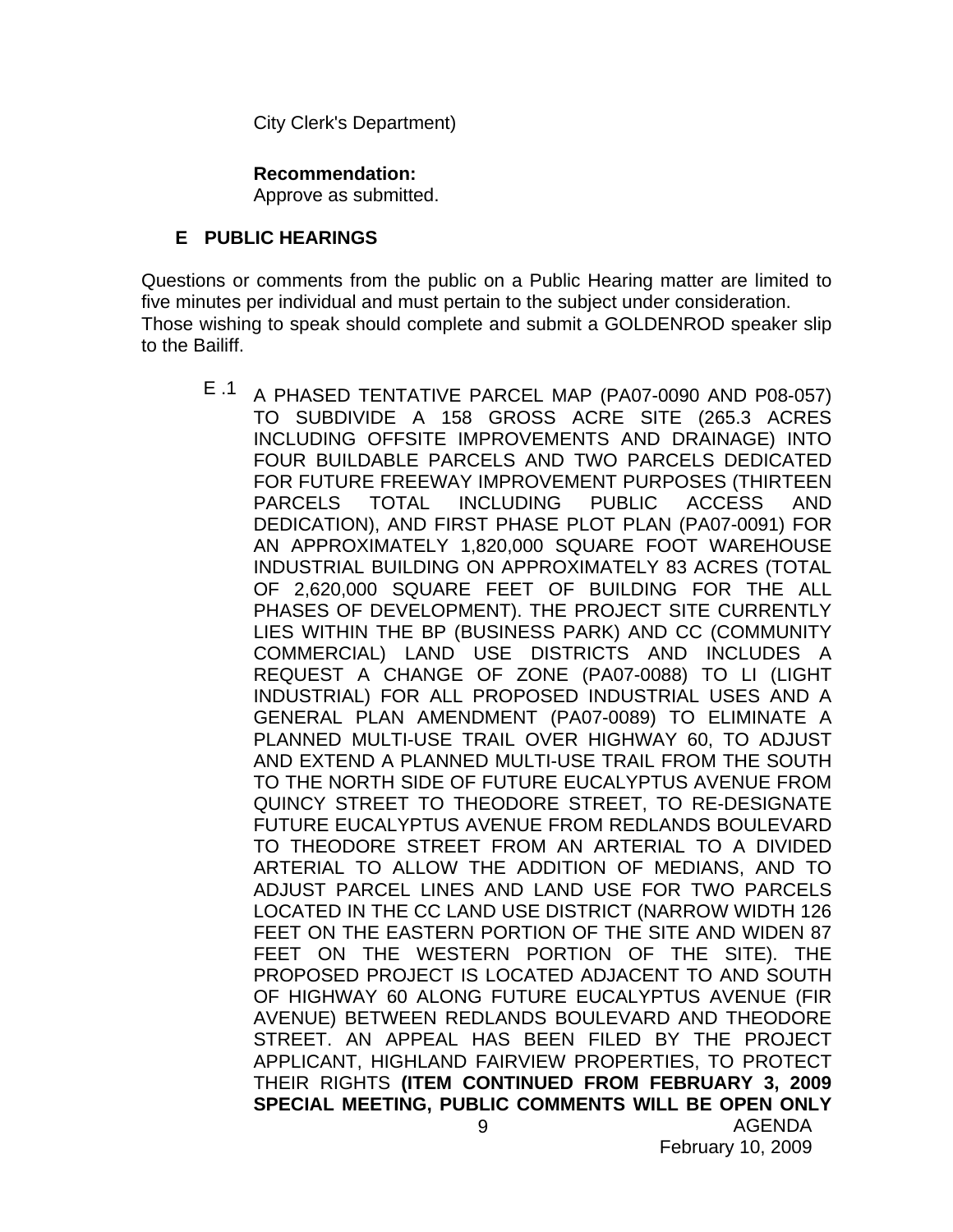**FOR THOSE WHO PREVIOUSLY SUBMITTED SPEAKER SLIPS AT THE FEBRUARY 3, 2009 SPECIAL MEETING AND WERE NOT CALLED TO SPEAK BY THE CITY COUNCIL)** (Report of: Community Development Department)

## **Recommendation:**

<sup>1.</sup> The Planning Commission recommends that the City Council conduct a public hearing to: DENY PA07-0088 (Change of Zone) and a policy decision to change the zoning map on a 104.9 acre portion of a 158 acre project site from Business Park (BP), requiring a maximum of 50,000 square foot industrial/business park buildings, to Light Industrial (LI), allowing for industrial warehouse buildings greater than 50,000 square feet, thus denying the applicant's appeal and the project request as a whole. (If the Planning Commission's recommendation to deny the policy decision and change of zone is upheld, a resolution would be provided under separate cover at the meeting.)

If the applicant's appeal is upheld and a policy decision to change the zone from BP (Business Park) to LI (Light Industrial) can be justified by the City Council, the following alternative recommendation may be considered:

1. APPROVE Resolution No. 2009-08 to CERTIFY an Environmental Impact Report (P07-157), including approval of Statement of Overriding Considerations and a required Mitigation Monitoring Program for a Change of Zone (PA07- 0088), General Plan Amendment (PA07-0089), Tentative Parcel Map (PA08-0090 and P08-057) and a Plot Plan (PA07-0091), pursuant to the California Environmental Quality Act (CEQA) Guidelines.

# Resolution No. 2009-08

A Resolution of the City Council of the City of Moreno Valley, California, Certifying the Final Environmental Impact Report (P07-157), Adoption of the Findings and Statement of Overriding Considerations, and Approval of the Mitigation Monitoring Program for the Highland Fairview Corporate Park Project, Generally Located Adjacent to and South Of Highway 60 Along Future Eucalyptus Avenue (Fir Avenue) Between Redlands Boulevard and Theodore Street

2. INTRODUCE Ordinance No. 785 for a Change of Zone (PA07- 0088), to change the zone on approximately 104.9 acres of a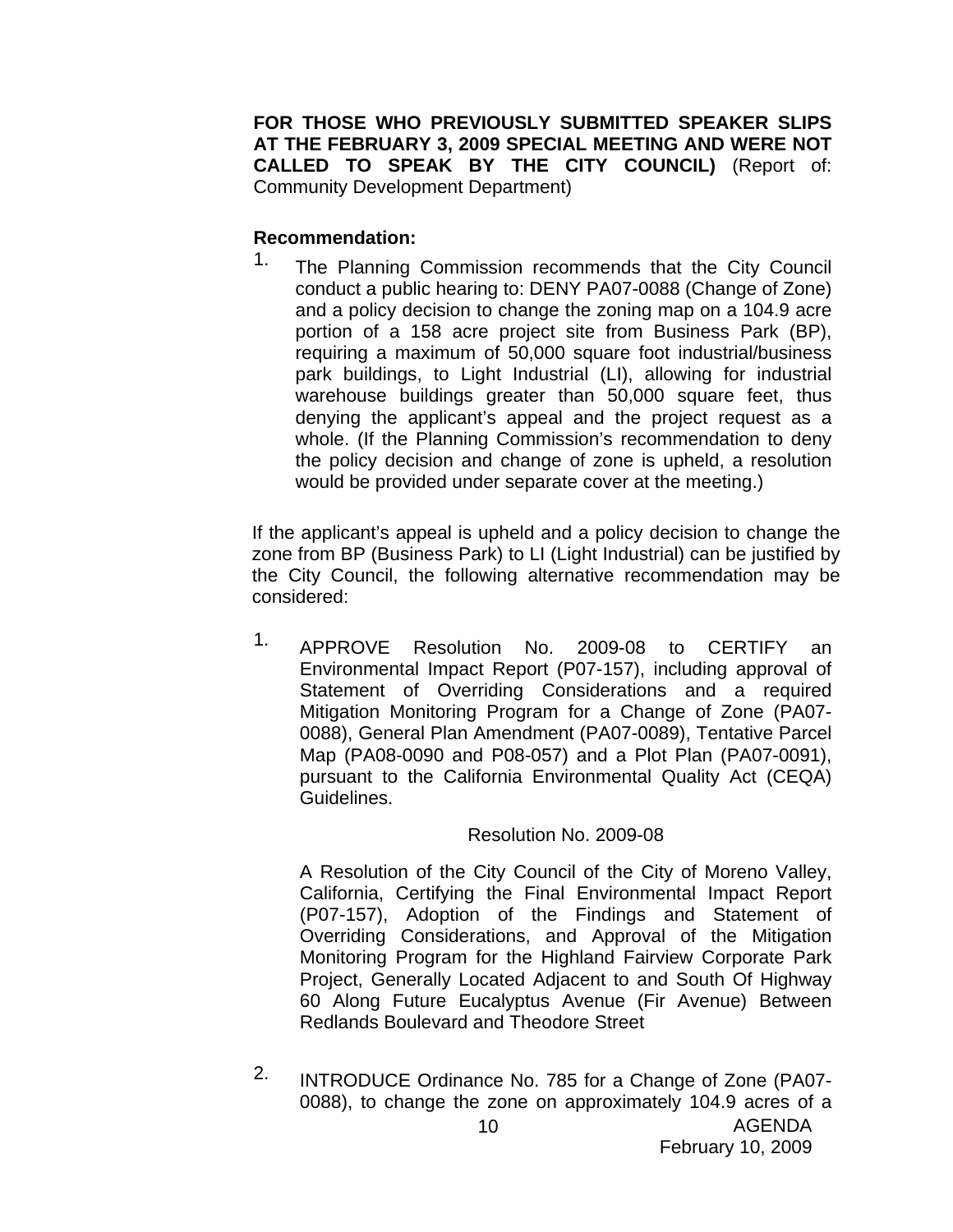158 acre site from BP (Business Park) to LI (Light Industrial) to allow for industrial warehouse buildings greater than 50,000 square feet, subject to the findings included in the attached resolution.

#### Ordinance No. 785

An Ordinance of the City Council of the City of Moreno Valley, California, Amending the Official Zoning Atlas of Said City, to Include a Change of Zone (PA07-0088) From BP (Business Park) To LI (Light Industrial) for an Approximate 104.9 Acre Portion of the Site, Including a Change of Zone for a 87 Foot Area Between Parcels 2 and 3 from BP (Business Park) T0 CC (Community Commercial) and Change of Zone for 126 Feet of Land Between Parcels 1 and 4 from CC (Community Commercial) To LI (Light Industrial), All Encompassed Within an Approximately 158 Acre Site (Including Relevant Offsite Improvements and Drainage) Commercial Land Uses) on the Property Located South of and Adjacent to Highway 60 Between Redlands Boulevard and Theodore Street Along Future Eucalyptus (Fir Avenue)

3. APPROVE Resolution Nos. 2009-09, 2009-10, and 2009-11 for a General Plan Amendment (PA07-0089) to modify the Master Plan of Trails and Circulation Map of the General Plan, a plot plan (PA07-0090) and Tentative Parcel Map No. 35629 including phasing (PA07-0091 and P08-057) for the subdivision of a 158 acre site into four buildable parcels and additional parcels for public access and dedication purposes and a 2,620,000 square foot industrial/commercial development, including a 1,800,000 square foot industrial warehouse building (Phase 1), two parcels for future freeway improvements and numerous lettered lots for maintenance and easement purposes, subject to all mitigation measures within the EIR, as well as findings included in the attached resolutions, and conditions of approval, attached as Exhibit A to two of the resolutions.

# Resolution No. 2009-09

A Resolution of the City Council of the City of Moreno Valley, California, Approving A General Plan Amendment (PA07-0089) for the Elimination of a Portion of a General Plan Designated Multi-Use Trail, the Adjustment of a Planned Multi-Use Trail on Future Eucalyptus Avenue (Fir), the Upgrading from an Arterial to a Divided Arterial for Future Eucalyptus Avenue (Fir) and a Change in Land Use for a 87 Foot Area Between Parcel of Land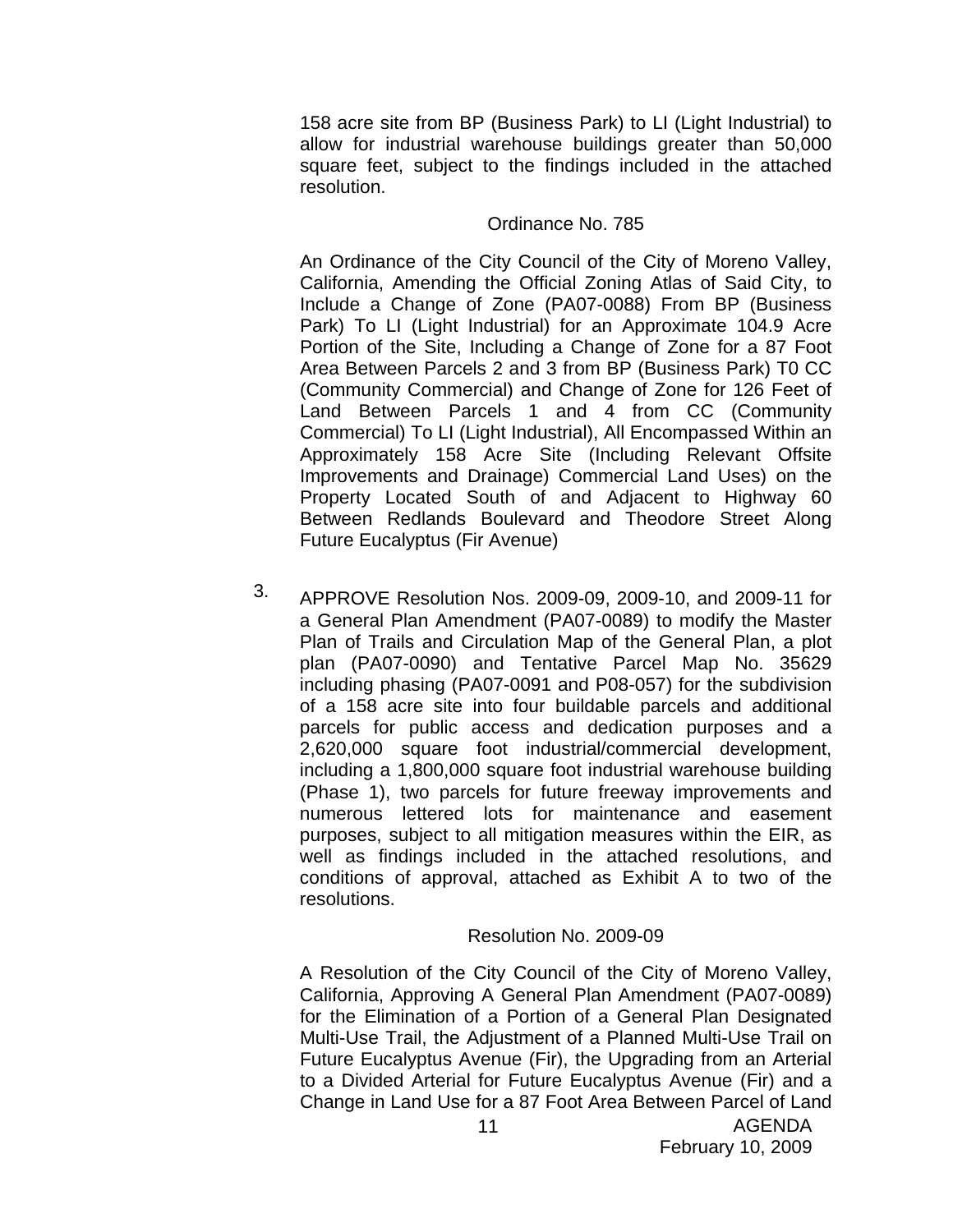Use for of 126 Feet of Land Between Parcels 1 and 4 From C (Commercial) To BP (Business Park), and a Plot Plan for an Approximately 1,820,000 Square Foot Warehouse Industrial Building (Total of 2,620,000 Square Feet for All Phases of Development Consisting of Industrial and Commercial Land Uses) on the Property Located South of and Adjacent to Highway 60 Between Redlands Boulevard and Theodore Street Along Future Eucalyptus (Fir Avenue)

### Resolution No. 2009-10

A Resolution of the City Council of the City of Moreno Valley, California Recommending Approval of PA07-0090 (Tentative Parcel Map No. 35629) for Four Separate Buildable Parcels and Two Primary Parcels Dedicated for Freeway and Improvement Purposes (Thirteen Parcels Overall to Include Lettered Lots for Public Access and Dedication Purposes) and a Phased Subdivision of Land (P08-057) Consisting of a Proposed Industrial and Commercial Development (2,620,000 Square Feet) to Include Two Parcels for Industrial Warehouse Uses, Two Parcels for Commercial/Retail Uses and Two Parcels that will be Dedicated for Future Freeway Improvements on a 158 Acre Site (With Additional Off-Site Improvements and Drainage) Located Adjacent to and South of Highway 60 Along Future Eucalyptus Avenue (Fir Avenue) Between Redlands Boulevard and Theodore Street

### Resolution No. 2009-11

A Resolution of the City Council of the City of Moreno Valley, California Approving PA07-0091 (Plot Plan) for an Approximate 1,820,000 Square Foot Industrial Warehouse Building with Ancillary Commercial/Retail and Office Uses on an Approximately 83 Acre Parcel Generally Located Adjacent to and South of Highway 60 Along Future Eucalyptus Avenue (Fir Avenue) Between Redlands Boulevard and Theodore Street

### **F ITEMS REMOVED FROM CONSENT CALENDARS FOR DISCUSSION OR SEPARATE ACTION**

### **G REPORTS**

- G .1 CITY COUNCIL REPORTS ON REGIONAL ACTIVITIES (Informational Oral Presentation - not for Council action)
	- a. Report by Mayor Stewart on March Joint Powers Commission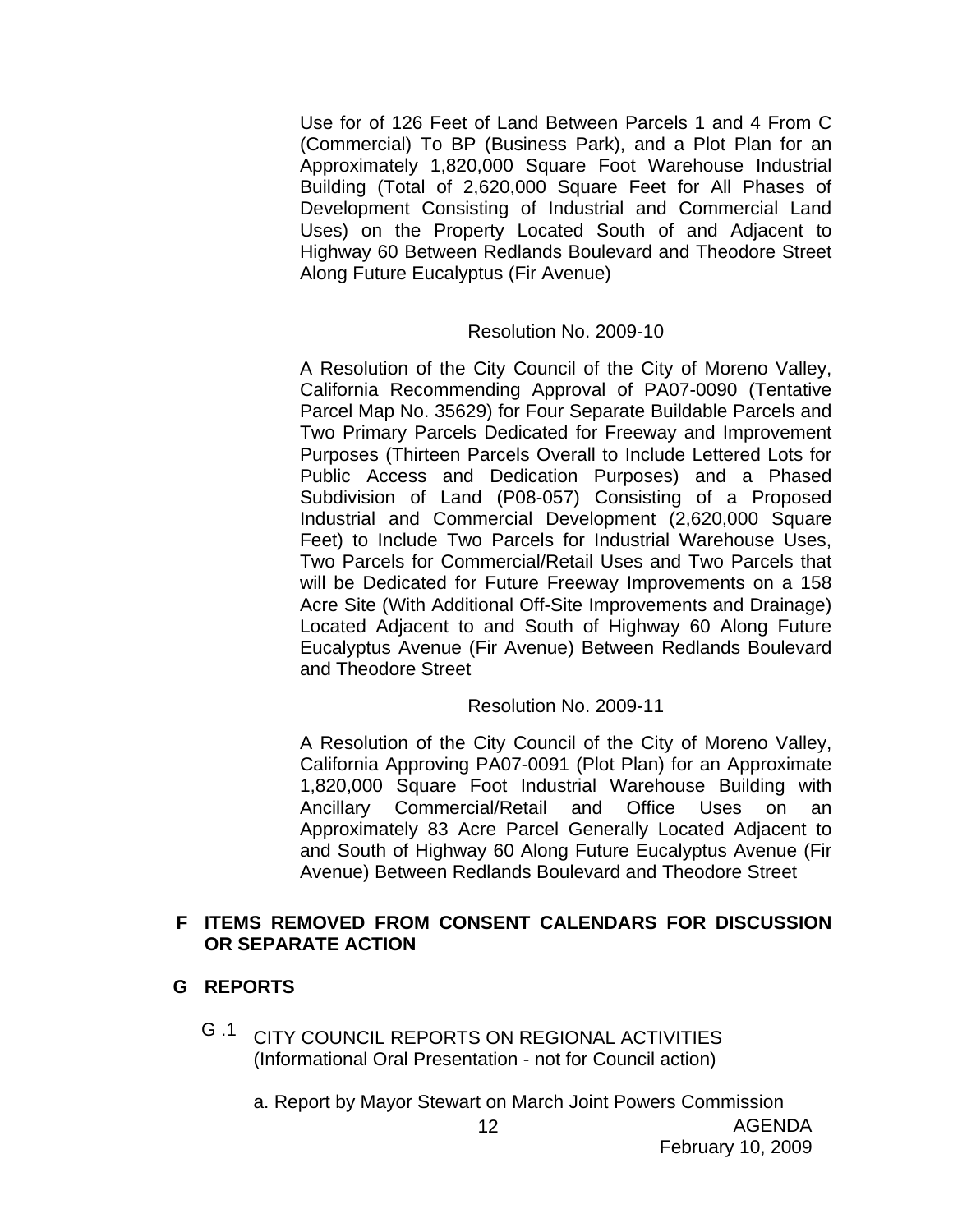(MJPA)

b. Report by Council Member Hastings on Western Riverside Council of Governments (WRCOG)

G .2 CITY MANAGER'S REPORT (Informational Oral Presentation - not for Council action)

# **H LEGISLATIVE ACTIONS**

- H .1 ORDINANCES 1ST READING AND INTRODUCTION NONE
- H .2 ORDINANCES 2ND READING AND ADOPTION NONE
- H .3 ORDINANCES URGENCY ORDINANCES NONE
- H .4 RESOLUTIONS NONE

## **PUBLIC COMMENTS ON ANY SUBJECT NOT ON THE AGENDA UNDER THE JURISDICTION OF THE CITY COUNCIL**

Those wishing to speak should complete and submit a BLUE speaker slip to the Bailiff. There is a three-minute time limit per person. All remarks and questions shall be addressed to the presiding officer or to the City Council and not to any individual Council member, staff member or other person.

### **CLOSING COMMENTS AND/OR REPORTS OF THE CITY COUNCIL, COMMUNITY SERVICES DISTRICT, OR COMMUNITY REDEVELOPMENT AGENCY**

Materials related to an item on this Agenda submitted to the City Council/Community Services District/Community Redevelopment Agency or the Board of Library Trustees after distribution of the agenda packet are available for public inspection in the City Clerk's office at 14177 Frederick Street during normal business hours.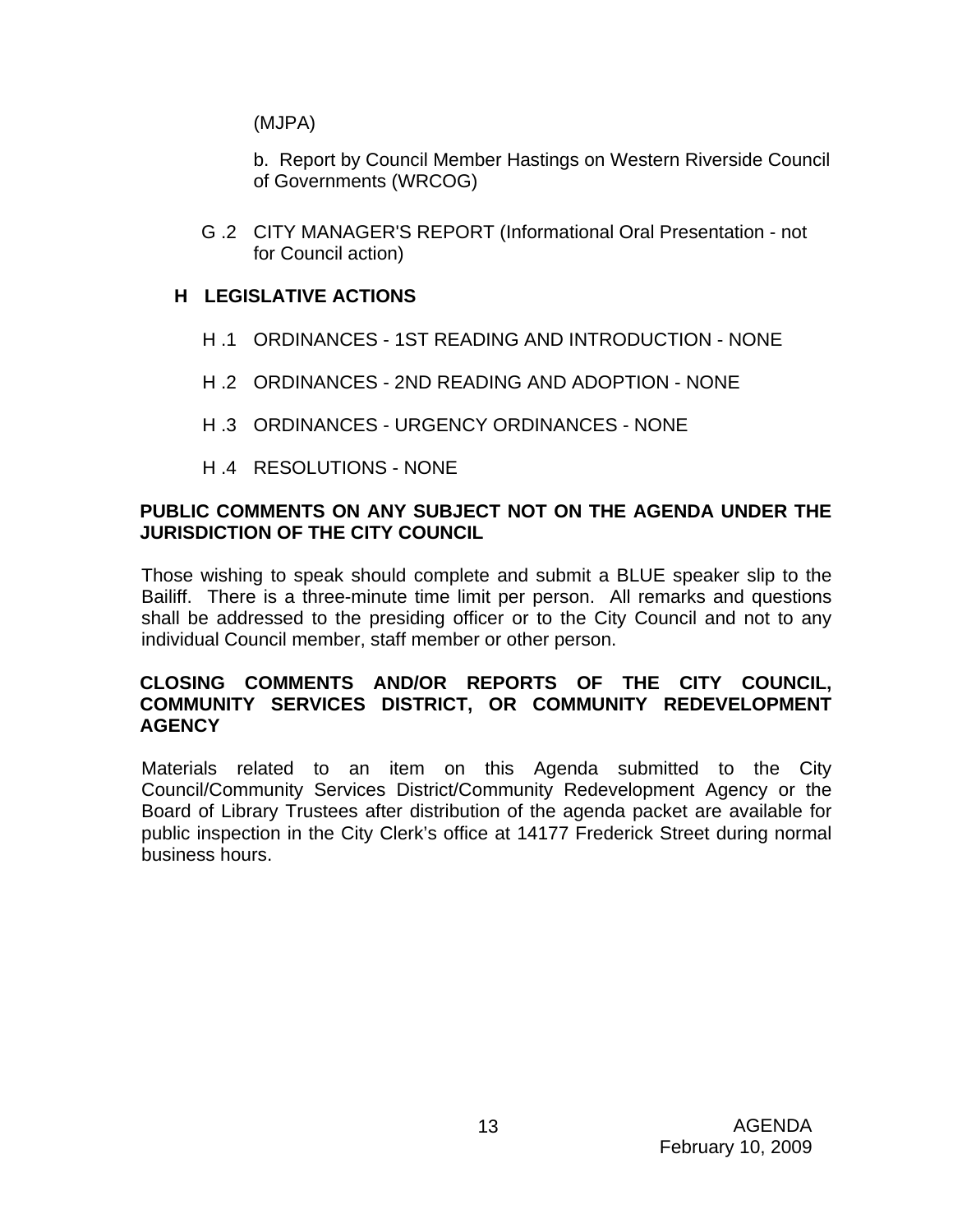## **CLOSED SESSION**

A Closed Session of the City Council, Community Services District and Community Redevelopment Agency of the City of Moreno Valley will be held in the City Manager's Conference Room, Second Floor, City Hall. The City Council will meet in Closed Session to confer with its legal counsel regarding the following matter(s) and any additional matter(s) publicly and orally announced by the City Attorney in the Council Chamber at the time of convening the Closed Session.

• PUBLIC COMMENTS ON MATTERS ON THE CLOSED SESSION AGENDA UNDER THE JURISDICTION OF THE CITY COUNCIL

There is a three-minute time limit per person. Please complete and submit a BLUE speaker slip to the City Clerk. All remarks and questions shall be addressed to the presiding officer or to the City Council and not to any individual Council member, staff member or other person.

The Closed Session will be held pursuant to Government Code:

1 SECTION 54956.9(b)(1) - CONFERENCE WITH LEGAL COUNSEL - SIGNIFICANT EXPOSURE TO LITIGATION

Number of Cases:

2 SECTION 54956.9(c) - CONFERENCE WITH LEGAL COUNSEL - INITIATION OF LITIGATION

Number of Cases:

- 3 SECTION 54956.8 CONFERENCE WITH REAL PROPERTY NEGOTIATOR
	- a) Property: 13956 Day Street City Negotiator: Chris A. Vogt Under Negotiation: Price and terms of payment Owner: Odufalu Owners Negotiator: N/A APN 291-191-004
- 4 SECTION 54957.6 LABOR NEGOTIATIONS
	- a) Agency Representative: Robert G. Gutierrez Employee Organization: MVCEA